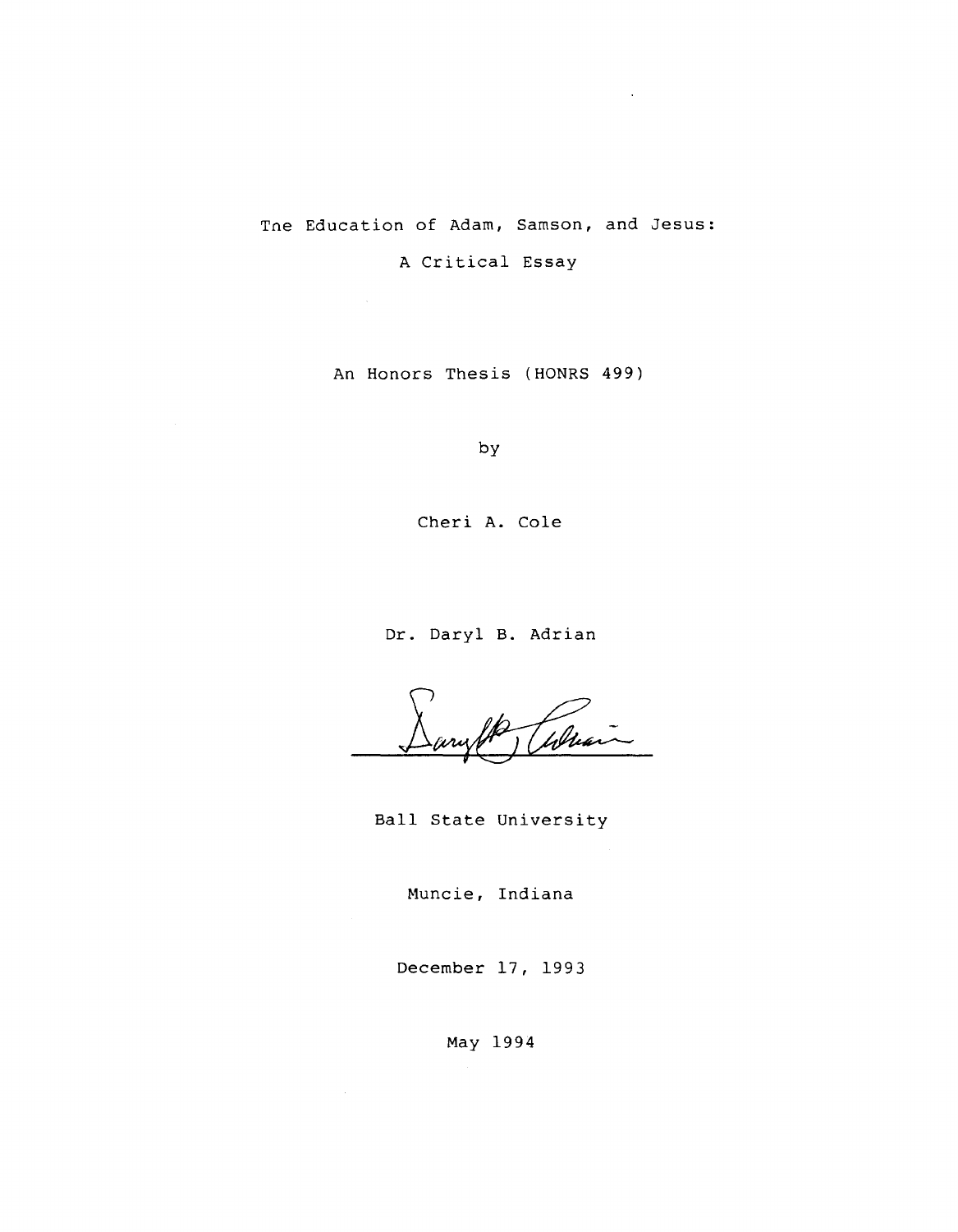*'SpC-ol!*   $7!$ , esis  $LD$ ;2+8~ ,  $74$ 1353 *, C* &: L]

## Purpose of Thesis

The idea behind this thesis stemmed from an independent study of the works of the great John Milton. During this study, aspects of knowledge and how characters gained that insight began to fit together in a sort of mosaic. Adam, Samson, and Jesus each experienced different circumstances, yet there was a pattern to the outcomes of those circumstances and the men who withstood them. Each character appeared to learn about himself on three unique levels of learning, the intellectual, emotional, and spiritual. In the end of their stories, it was apparent that each character had discovered the design of his own learning and had integrated that self-knowledge into himself. In examining this self-knowledge, each character came to a greater and fuller understanding of God. This puzzle of reason, which, when solved, becomes a mirror of self-reflection, is the enigma of God. The solving of the puzzle in Milton's works is the inspriration for this journey through the minds, hearts, and souls of three men -- Adam, Samson, and Jesus.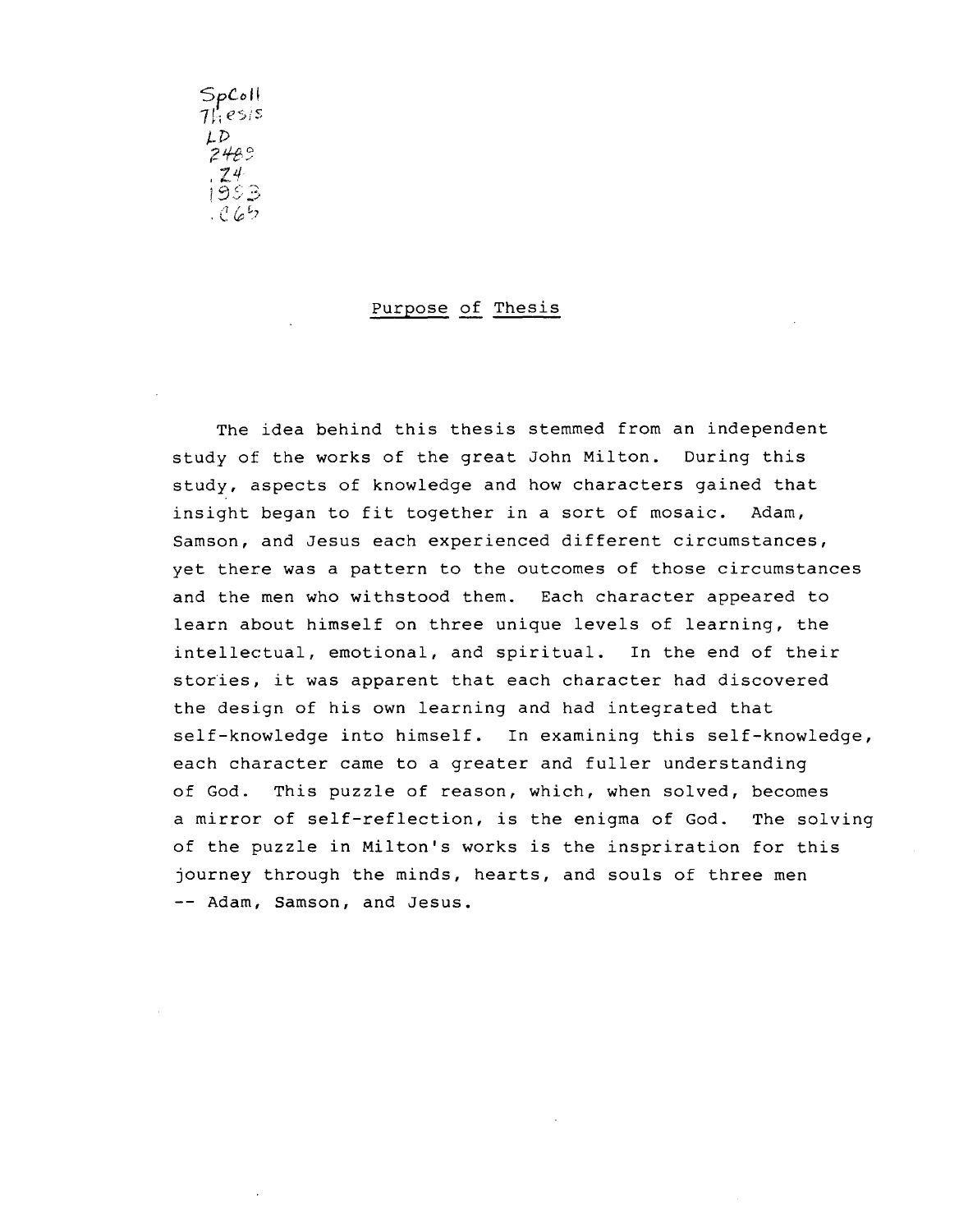The Education of Adam, Samson, and Jesus: A Critical Essay

In Milton's works, the struggle to know God seems to be a recurring theme. Characters such as Adam, Samson, and even Jesus strive to gain knowledge in an attempt to fully comprehend God.<sup>1</sup> All men try to learn as much as they can in order to expand their mind to be able to understand God. However, according to Milton, learning by itself is insufficient for truly knowing God (Jacobus 197).

Thwarted by this misconception, these characters strive for knowledge of the heart and relationships with God. They learn to perceive themselves and their situation through the heart. Although not impossible or undesirable, this perception is not the only or most important way of gaining knowledge of God (197). In a third endeavor, these characters turn to their own souls for knowledge, the kind of knowledge which comes directly from God. Standing at the pinnacle of human knowledge, faith is the only step left to be taken (197). These men complete this third phase of education only to find themselves at the door of the hardest test yet, the merger of all knowledge.

 $<sup>1</sup>$  All textual references to the educational experiences</sup> of Adam, Samson, and Jesus are based on the following text: John Milton. Complete Poems and Major Prose. Ed. Merritt Y. Hughes. New York: The Odyssey Press, 1957.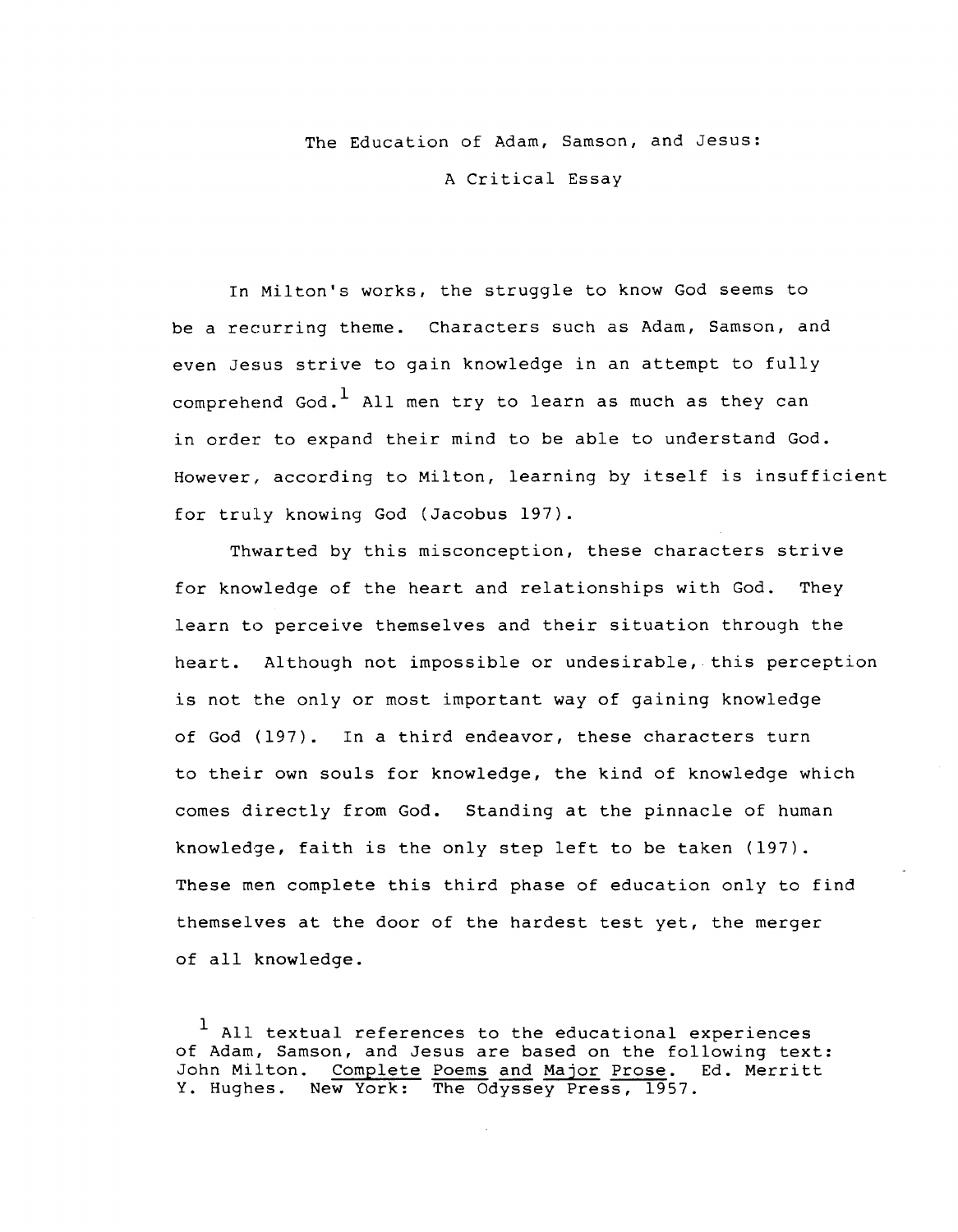This merger couples wisdom of mind, sensations of the heart, and trust of the soul in the final step toward knowing God by knowing oneself.

God is within man as well as external to him (Entzminger 95). As Calvin said, "The knowledge of ourselves not only arouses us to seek God, but also, as it were, leads us by the hand to find him" (95). Adam, Samson, and Jesus find God through the education of the mind, heart, and soul. All three men face internal and external challenges which force them to look inside themselves in order to find knowledge. This education leads them to self-knowledge which implies knowledge of God, since no one can consider himself without realizing he is a creature of God (Jacobus, "Self-knowledge" 106). Only by the merging of the mind, heart, and soul, however, do these characters begin to really understand themselves as creatures of God, and subsequently know God.

The first form of education Adam experiences in Paradise Lost is the education of his mind. Adam's first recollections are of sensory experiences but later he reflects on himself (Entzminger 95). Raphael's visit to the bower serves to inform Adam of that which has gone before (Paradise Lost VIII-59-65.). Adam learns of the revolt in heaven and the subsequent fall of Lucifer and his angelic followers. He learns how God made the earth and all therein. Adam's curiosity gets the better of him, and he urges Raphael to relate the details of the creation story. Raphael thus tells Adam all about the six days of creation of all that is of the earth. Adam then goes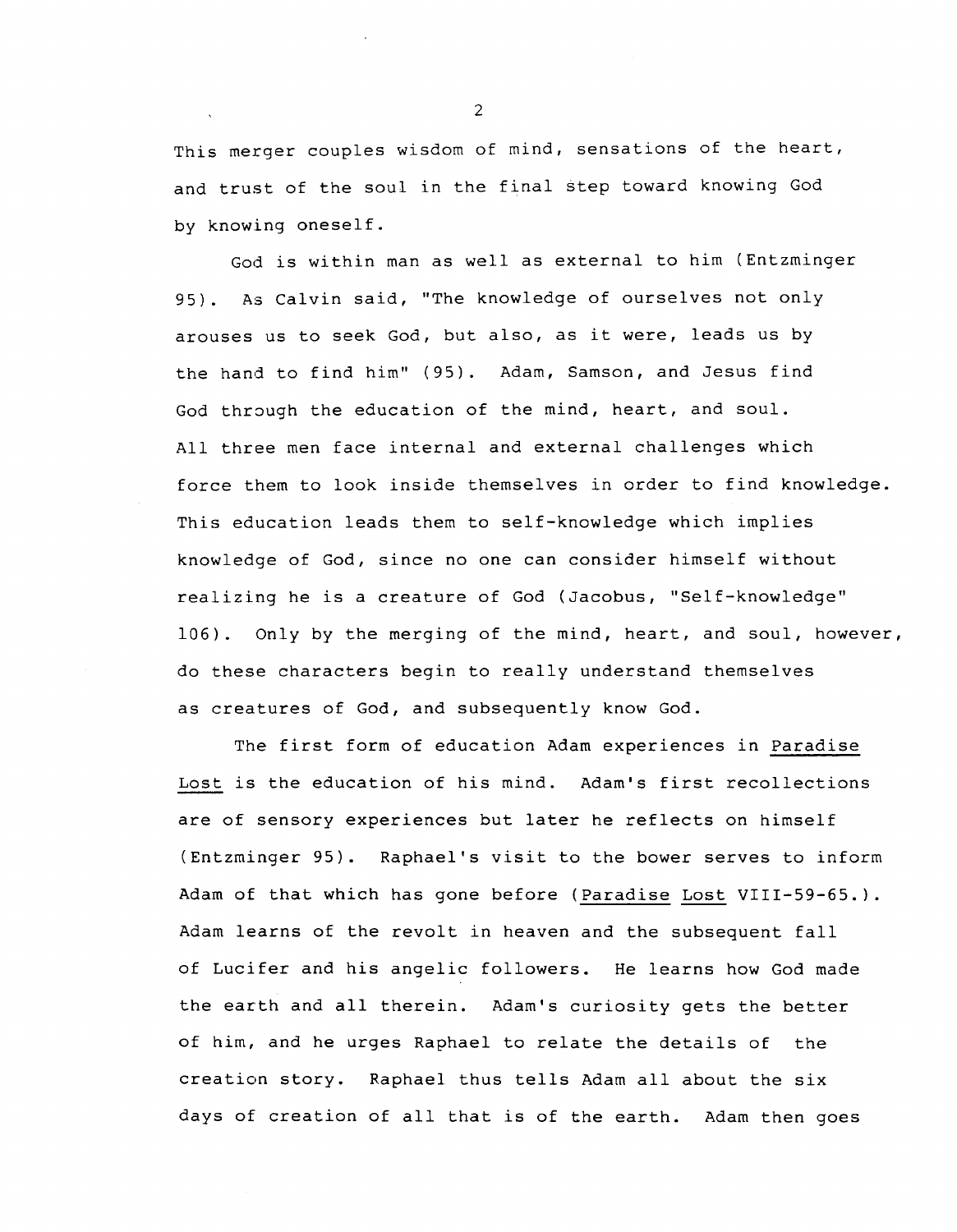days of creation of all that is of the earth. Adam then goes one step further in expanding his mind and questions Raphael as to the functions of the celestial bodies. Here, Raphael says that education is limited to that which God wants to convey; it is not a matter of speculation. Adam, who seems satisfied with this response, may still wonder why he even questioned it.

Christian tradition says appreciation of nature can help man get closer to God (Norford 13). And, if God is reflected in nature, then by examining himself in light of nature, Adam may come to better understand God (13). Adam's wonder at natural phenomenon serves to better acquaint him with God's external presence. This acquaintance leads Adam to contemplate his place in this vast presence. This contemplation and introspection achieves self-knowledge (13).

Acam's working mind leads him to wonder at nature and God's presence there. Adam's interaction with signs of divinity in nature allows him to grow in self-knowledge and knowledge of God (Entzminger 98). His mind is alert, and already questioning larger things of the universe, hungry for more knowledge. All the gracious knowledge of the revolt in heaven and the creation was not enough to satisfy that hunger. Adam seeks a firm contemplative place in the universe. Yet, upon receiving all this mindful knowledge, he is still dissatisfied. It is obvious from this start that Adam will seek further education. The pressure Adam's probing mind exerts in exploring the world around him, supplemented with divine guidance, leads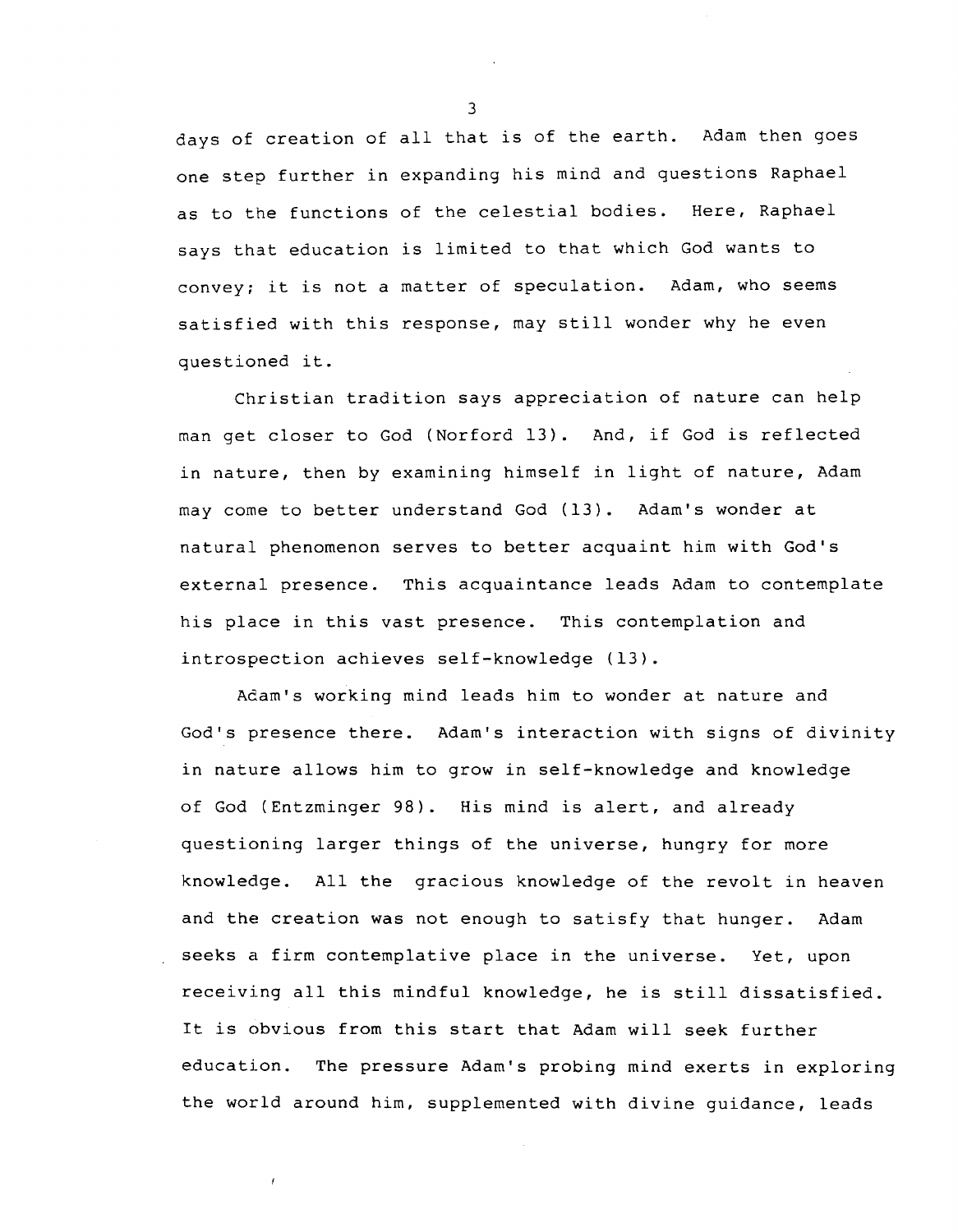to fuller knowledge (98). And so, this search must continue for Adam.

The second form of education Adam undergoes is education in matters of the heart. Although his mind is greatly expanded, Adam's heart has much to learn. Eve's dream is first evidence of Adam's heart seeking further knowledge (Paradise Lost. V.- 98-100). He tries to rationalize her dream against his mind's judgment because he loves her and wants to comfort her. Adam deems her worthy of the highest praise even though she has experienced this first taste of sin. This first step toward laying his heart on the line indirectly exposes his heart's efforts to explain an irrational, unexplainable situation.

Later, after Eve has eaten of the forbidden fruit, Adam chooses to eat and fall with her, fully aware in his mind of the consequences but unable in his heart to refuse (George 76). His heart feels it knows enough to be followed. However, after he eats, his newly educated heart aches with the knowledge of his sin. His heart knows too much now of the pain of suffering, the price of uncontrolled love.

This education of the heart is an extension of the curiosity and zest for knowledge which earlier led to questions of celestial bodies. He realizes he cannot fully trust his heart even though he thinks he is in control of his newly acquired intellectual gifts. Adam's heart is foolish and tries to follow his mind, which is not entirely sure of itself. He thus reasons in his mind that God will not kill them, thereby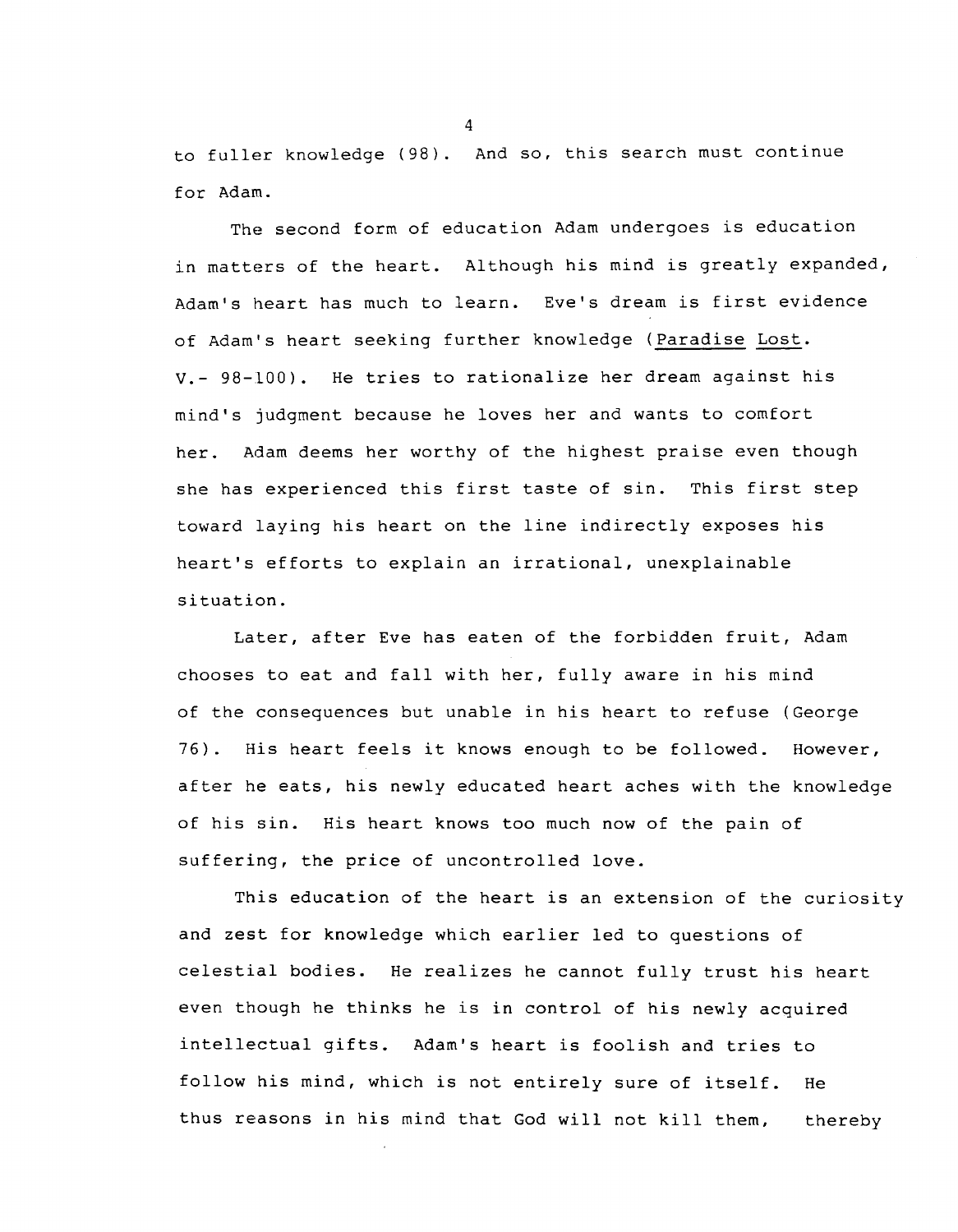trying to persuade his aching heart of this intellectual conclusion. At this point, Adam is still absorbing his mind's and heart's knowledge and trying to understand himself in light of that. He thus pushes himself into another level of knowledge which he is not capable of handling -- the internal knowledge of himself by means of his soul.

Adam's education of the soul is the third and most significant of all knowledge. After Jesus intervenes, in Paradise Lost, Adam and Eve are given the special grace of God which allows them to repent and to believe in Him. This knowledge gives Adam hope, knowledge for his soul. Thus, God will enable Adam's soul to repent for his original sin and receive God's forgiveness. Therefore, through penitence and redemption, Adam has found grace which opens the way for a more resplendent future (George 88). Never before had Adam thought about the need to learn about God'd grace because before the Fall there had been no need for it. Till then, man needed guidance not grace. So, after the Fall, Adam's soul is pleasantly educated by God with the knowledge of forgiveness. This knowledge of God's grace expands Adam's view of God and himself. This maturation of self-knowledge as the result of sin enables Adam to find complete knowledge of himself through his soul.

Later, when Michael shows Adam the future, Adam's education comes full circle. Here, his mind, heart, and soul are educated to the full height of human education. Experience, the great teacher, leads Adam on this journey. The knowledge of future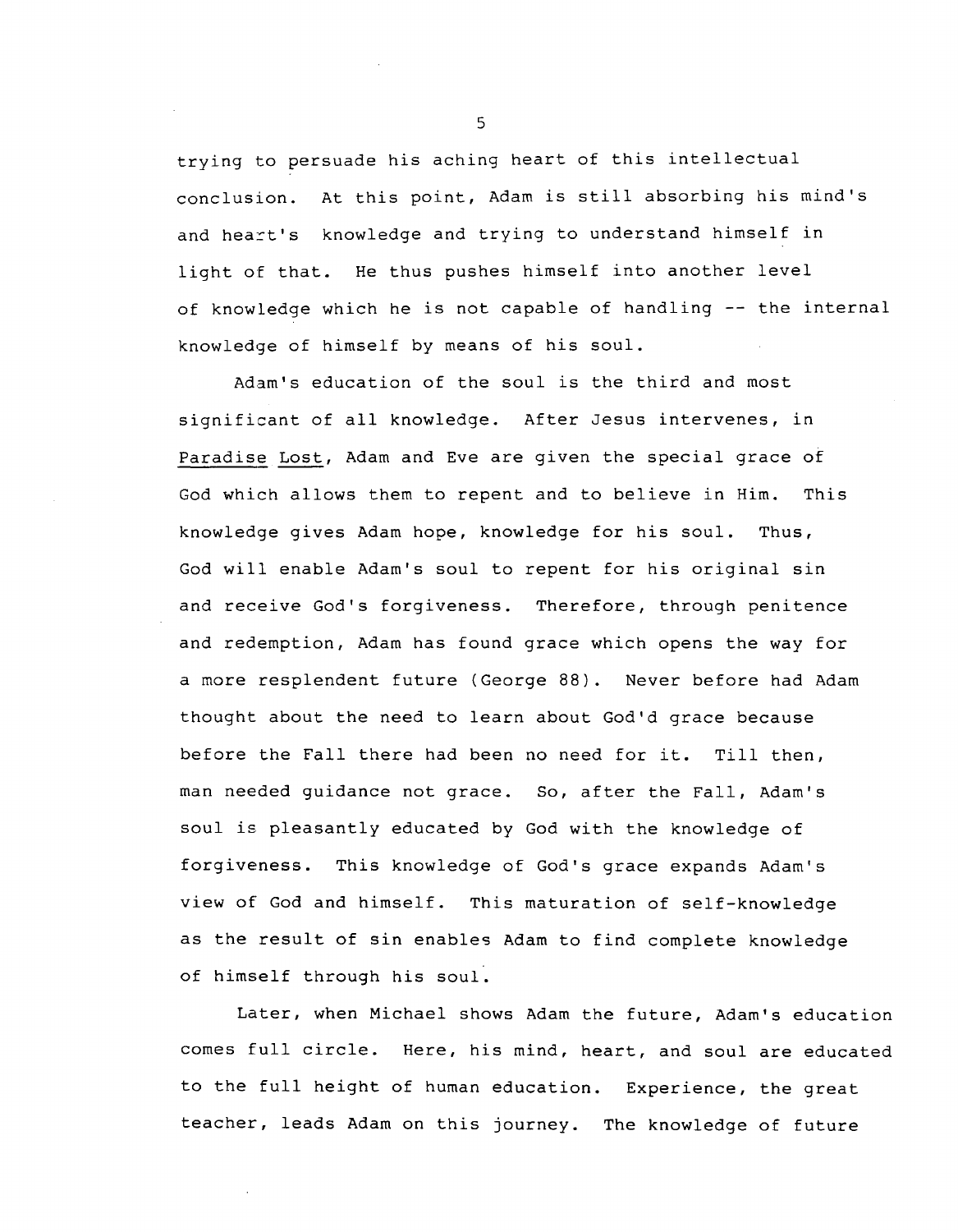generations tells Adam's mind that they too will be tempted and sin, and his heart learns the heavy labor of loving your offspring yet watching them fall. Finally, his soul learns of eternal salvation, Jesus' future gift.

All of these prophesies pull together to present Adam with the heart of education, true knowledge. The merger of Adam's knowledge of God in nature, love in the heart, and forgiveness for the soul provides Adam with a full knowledge of himself as a human being who is part of God. This full awareness of himself and development of self-knowledge provides Adam with the facilities to experience God. With his new experience of God, Adam begins a new journey to better himself in God's eyes. He takes his new knowledge coupled with God's grace, to provide the wisdom to use it and begins the journey of an educated man.

Like Adam, Samson Agonistes, in a poem by the same title, undergoes many educational changes as his story unfolds. Samson's mind begins to stretch by thinking itself worthy of deciding whether to trust Dalila with his secret. Samson laments, "Gave up my fort of silence to a Woman" (Samson Agonistes 236). This is where the education of his mind begins. Samson thought Dalila loved him and that he should trust her. So, he shared his secret. This disobedience to God seems to momentarily baffle Samson because he did not think of telling his wife as disobedience. He based his judgment on only what his limited mind knew: marriage makes two one. Thus, his mistaken mind leads him on a journey toward knowledge.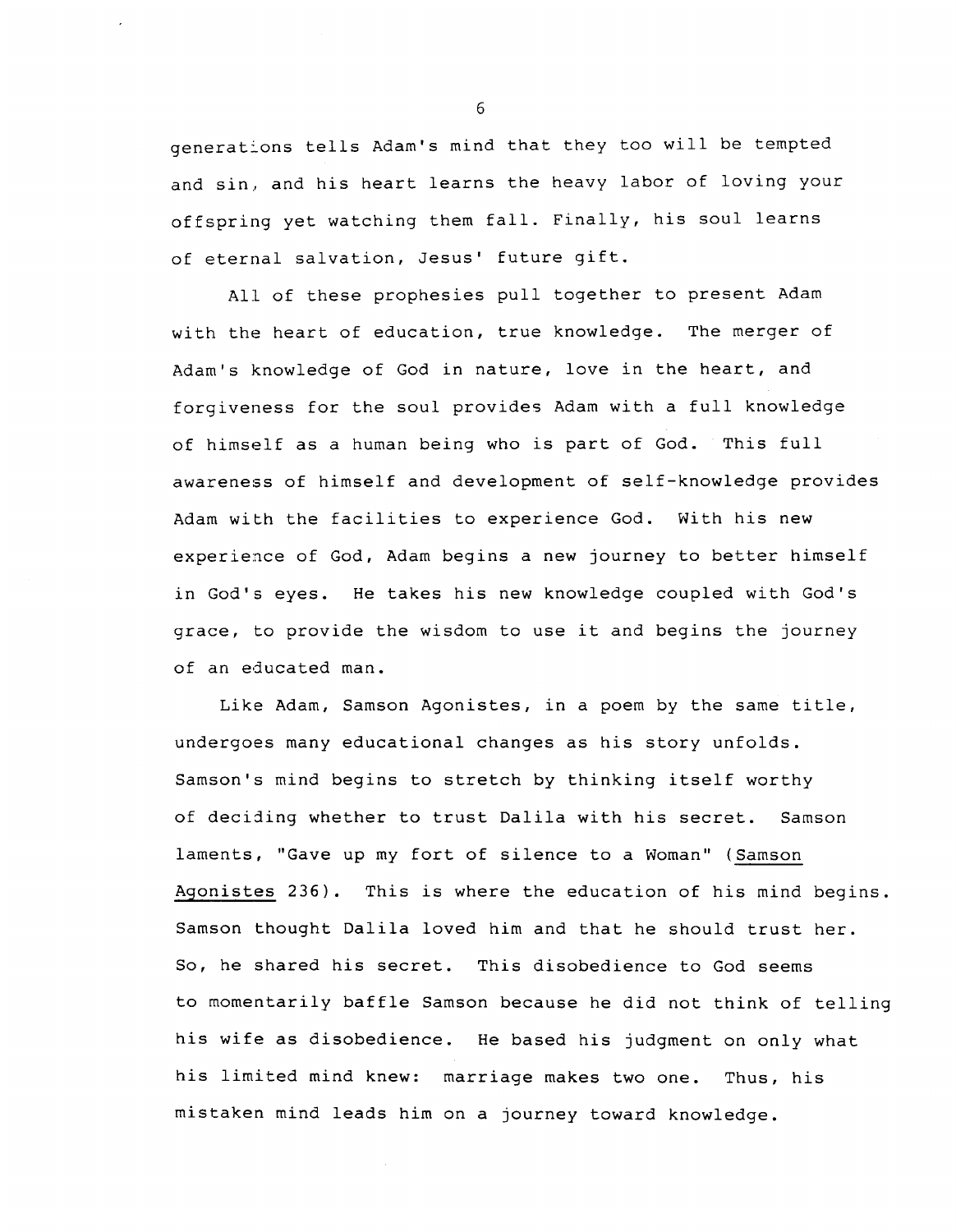Samson's knowledge of his failure comes as new knowledge (Bennett 228). After intellectually confronting this new knowledge, Samson spends his separation from God in deep thought and contemplation. He tries to reason his way around his sin. This attempt to reason his way out of his position, Samson utilizes his limited mind. In all these ventures, his mind fails due to the lack of education. He must first sort through all this new found knowledge. This includes the paradox that while trying to honor his marital duty, he has dishonored his relations with God. Samson's intellectual struggle with this paradox is the result of his knowledge, and no one else has any answers for him.

Unlike Adam, he cannot ask Raphael for knowledge. After his horrid inner struggle, Samson does emerge an intellectual winner: "For I learn now of my own experience" (Samson Agonistes 187-88). Samson proves he is learning in his mind by outwitting three opponents who come to him during his imprisonment, Manoa, Dalila, and Harapha. Samson's father, Manoa, is the first obstacle Samson's growing mind must overcome if he is to continue his education. Manoa proposes that Samson let him bargain with those in charge to persuade them to free Samson. He says, "I have already made way to some Philistian Lords, with whom to treat about thy ransom" (Samson Agonsites 481-83). Samson, now smarter after his first mistake, intellectually realizes this is not God's plan and promptly refutes it. "Spare that proposal, Father, spare the trouble of that solicitation: let me here, as I deserve, pay on my punishment"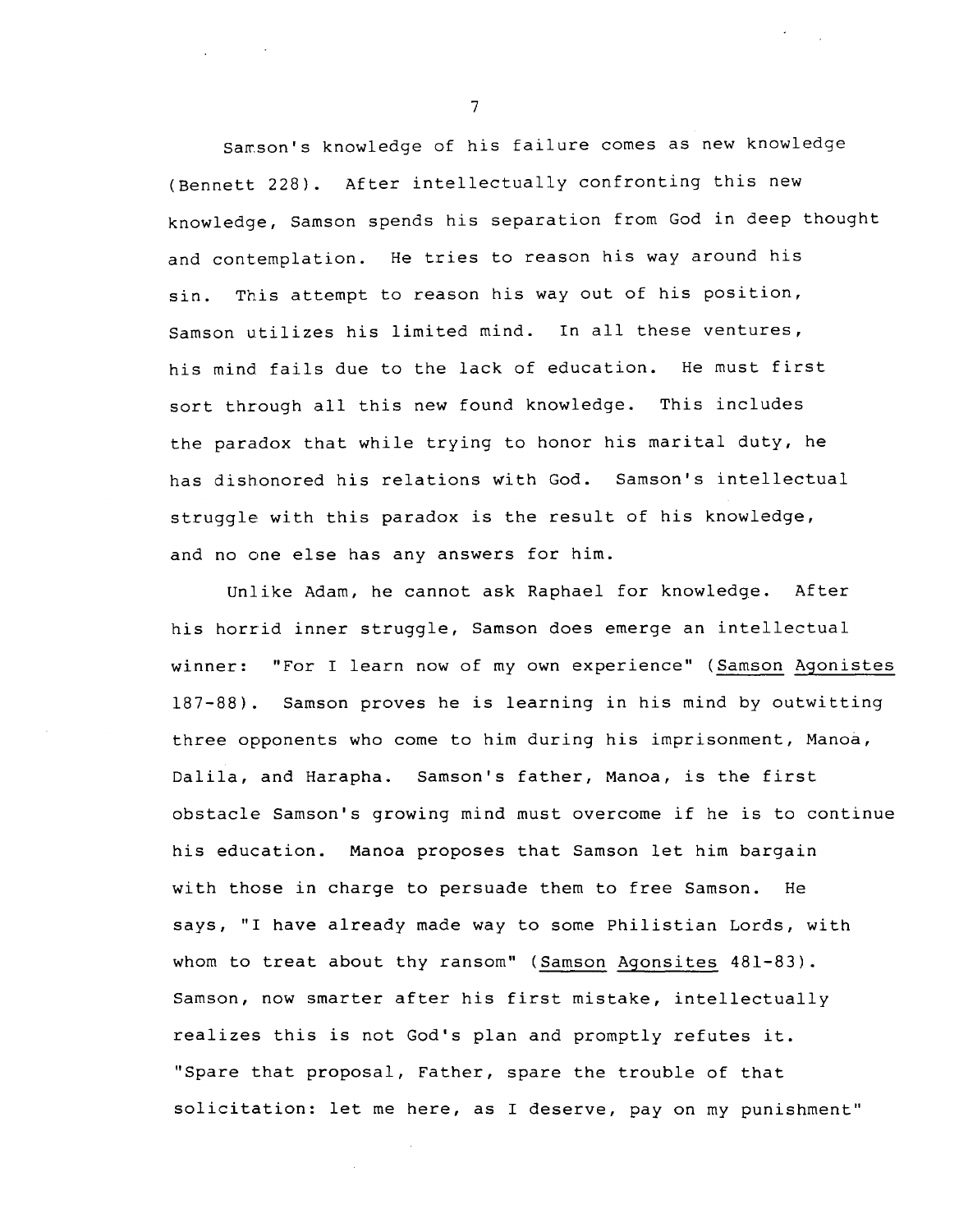(Samson Agonistes 487-89). Samson is perfecting his new self-knowledge by using it to control himself during temptation.

Dalila is his second temptation and perhaps harder to overcome. She maintains that her own weakness led her to turn on him. "I was assured by those who tempted me" (Samson Agonistes 800-801). Then, Dalila says it was her patriotism which fed her sin. She was "adjured by the bonds of civil Duty" (Samson Agonistes 853). Samson's mind is no longer fooled by her nonsensical ideas, and he coldly dismisses her. "At distance I forgive thee, go with that" (Samson Agonsites 954) . Samson is learning to trust his new intellectual knowledge more than ever. His last obstacle is Harapha, who has come to entreat him to fight. Samson barely lets him finish his sentence before outwardly refuting all he suggests. "Go baffled coward, lest I run upon thee" (Samson Agonistes 1237). Here, Samson raises himself above Harapha in mind because he considers the poor mislead soul as baffled in the mind. In not succumbing to sin again, Samson proves his advance in intellectual knowledge of the mind. His mind overcomes these experiences with the newly gained knowledge derived from past experiences. Thus, Samson completes his mental journey.

Samson's tour into the heart has been a result of mistaking need for knowledge. Samson needed to reach out to his wife and trust her. And, he had imparted his secret onto her. This act of the heart had led Samson into sin and away from God. And, this separation from God was more painful than this supposed separation he suffered from Dalila. This first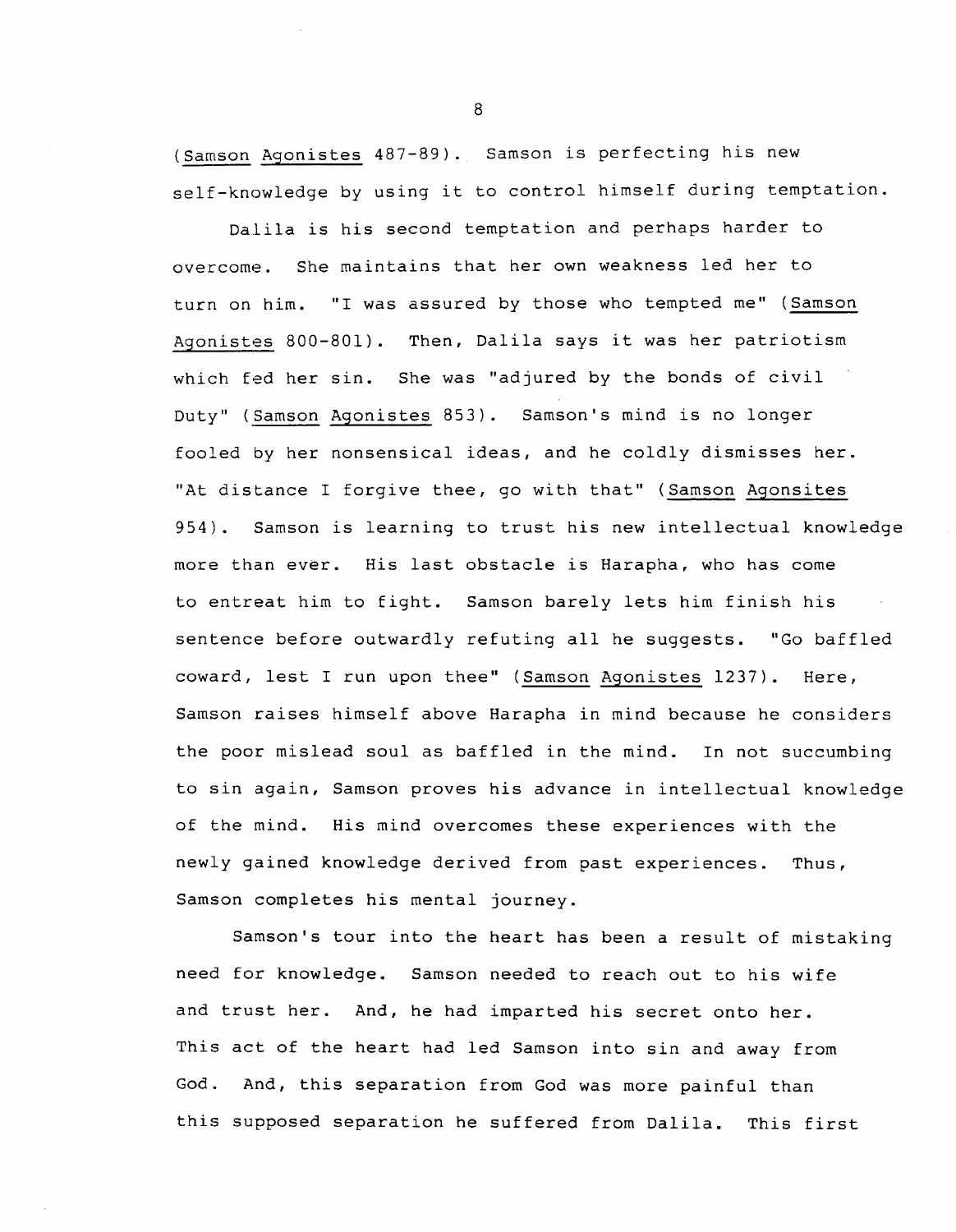heartache leads only to more anguish when he learns he can not trust Dalila. Now, he has been betrayed and himself has betrayed God. His heart must learn not to trust others over God and not to mistake lust for love. This lesson of the heart is perhaps one of the hardest for Samson to face. He thought Dalila loved him and chose to trust her completely. He knew God loved him and chose to divulge His secret. This trap causes Samson much emotional strife as well as loss of emotion for his wife and himself. When again faced with Dalila's charm, Samson's new knowledge of heart provide him with victory. Dalila suggests that he come home to her. "From forth this loathesome prison house to abide with me, where my redoubled love and care with nursing diligence, to me glad office, may ever tend about thee" (Samson Agonistes 922-25). Dalila further pursues Samson's affection by utilizing sensuality. "Let me approach at least, and touch thy hand" (Samson Agonistes 951). At this implication, Samson's self-knowledge begins to function fully. He promptly denies her and any remaining affection for her. "My trust is in the living God who gave me at my nativity this strength" (Samson Agonistes 1140-41). His achievement over his enemies leads Samson to the summit of emotional knowledge. In matters of the heart, he is no longer naive and innocent. Samson now understands where his trust should lie. And, with this knowledge, he proceeds to follow God to the next lesson.

Samson has gone through the stages of self blame and now must go back to God (Stein 163). This entails further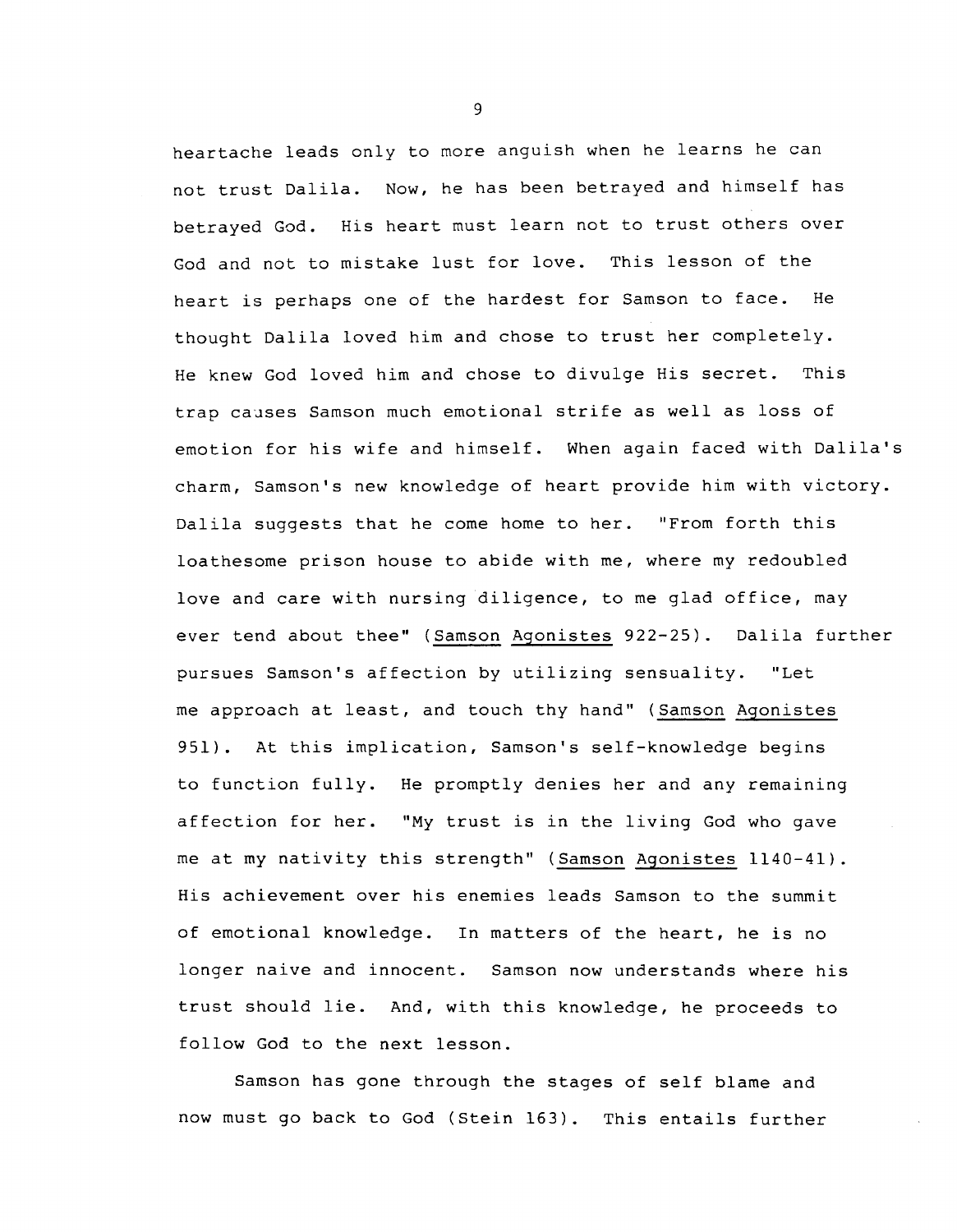personal reflection but on a level above arrogance and shame ( 180) . Further personal reflection of his soul leads Samson to realize the conseguences of this separation from God. He has lost his soul in sin and no longer realizes any purpose in his life. Samson is the picture of an immature soul who has lost faith and is ashamed of his sin. He does not comprehend how God could save him now. By assuming he is worthless to God now, Samson assumes he was once valuable (Miller 174). This despair, like Satan's in Paradise Lost, is the ultimate pride (174). Samson is aware of this sinful separation from God but has no idea how to remedy it. Upon more personal reflection, a discovery of God's grace begins to educate Samson's soul. All is not lost, only different now. He realizes he can gain grace and favor for his soul if he will act according to God's will. This realization is the pinnacle of Samson's success as student. Instead of continuing to question the teacher, he finally decides to do the homework. And, his work pays off. As Samson shifts allegiance from self to God, he celinguishes law and precedent in favor of revelation (173). Samson's spiritually blind eyes are opened through knowledge, and he sees God on his side again.

Samson's separate educations all lead to the crest of his climb, the merging of all this new knowledge. Samson's heart and mind couple to deny Dalila fully of any right to deceive him again. This denial of his former love is great evidence of his educational success. When Harapha comes, Samson has gone from a psychological low to high point (Stein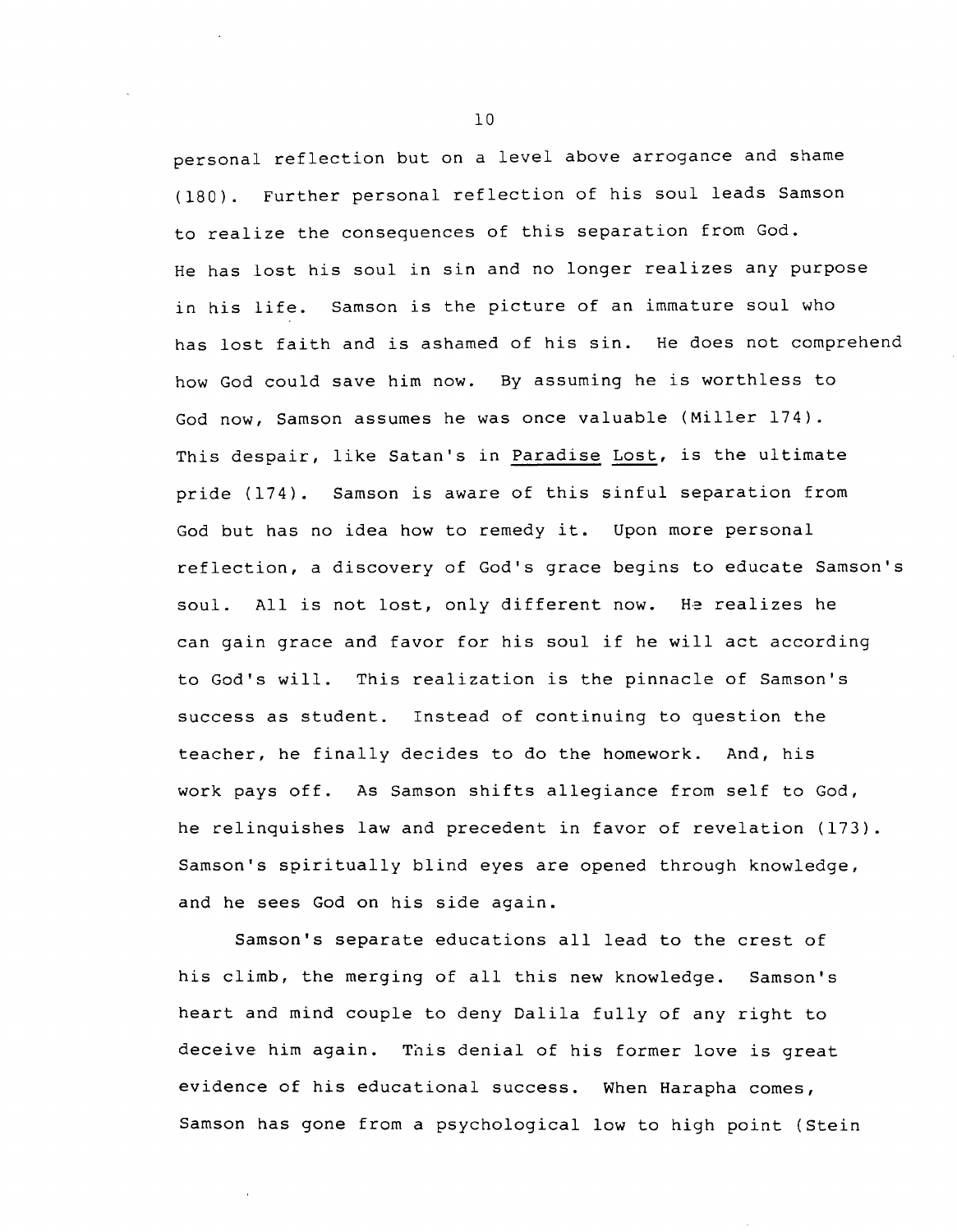180) . He has stood against temptation this time and triumphed. He is now sure of himself and his mission in life. However, he must still meet to form the full circle of wisdom (180). Only when Samson realizes he musi give himself to fulfill God's wishes and decides to make the self-sacrifice has he sincerely achieved complete education. At the moment Samson is sure of his fate, he is truly accomplished. He has gained knowledge, emotion, and forgiveness. He has molded all of these into a complete form, self-sacrifice based on self-knowledge. And so, in keeping with God's will, he willingly walks into the arena. He is now an educated man who can clearly see God's way as the only way and is willing to follow that path.

In Paradise Regained, Jesus, like Adam and Samson, must become educated to comprehend his purpose in life. However, he begins a little better prepared. Jesus has always been aware in his mind that he is the Savior. Mary tells him of his place in the world: "For know, thou art no Son of mortal man though men esteem thee of low parentage, thy Father is the Eternal King" (Paradise Regained. I.- 234-36.). Also, God's voice descends on Jesus to pronounce him Saviour. "The spirit descended, while the Father's voice from Heaven pronounced him his beloved Son" (Paradise Regained. I.- 31-2.). "All my mind was set serious to learn and know" (Paradise Regained. I.- 202-03.). As Stein points out, Jesus sought to learn, know, and do (Stein 39). He followed an intuitive approach, then a discursive approach through the study of laws of God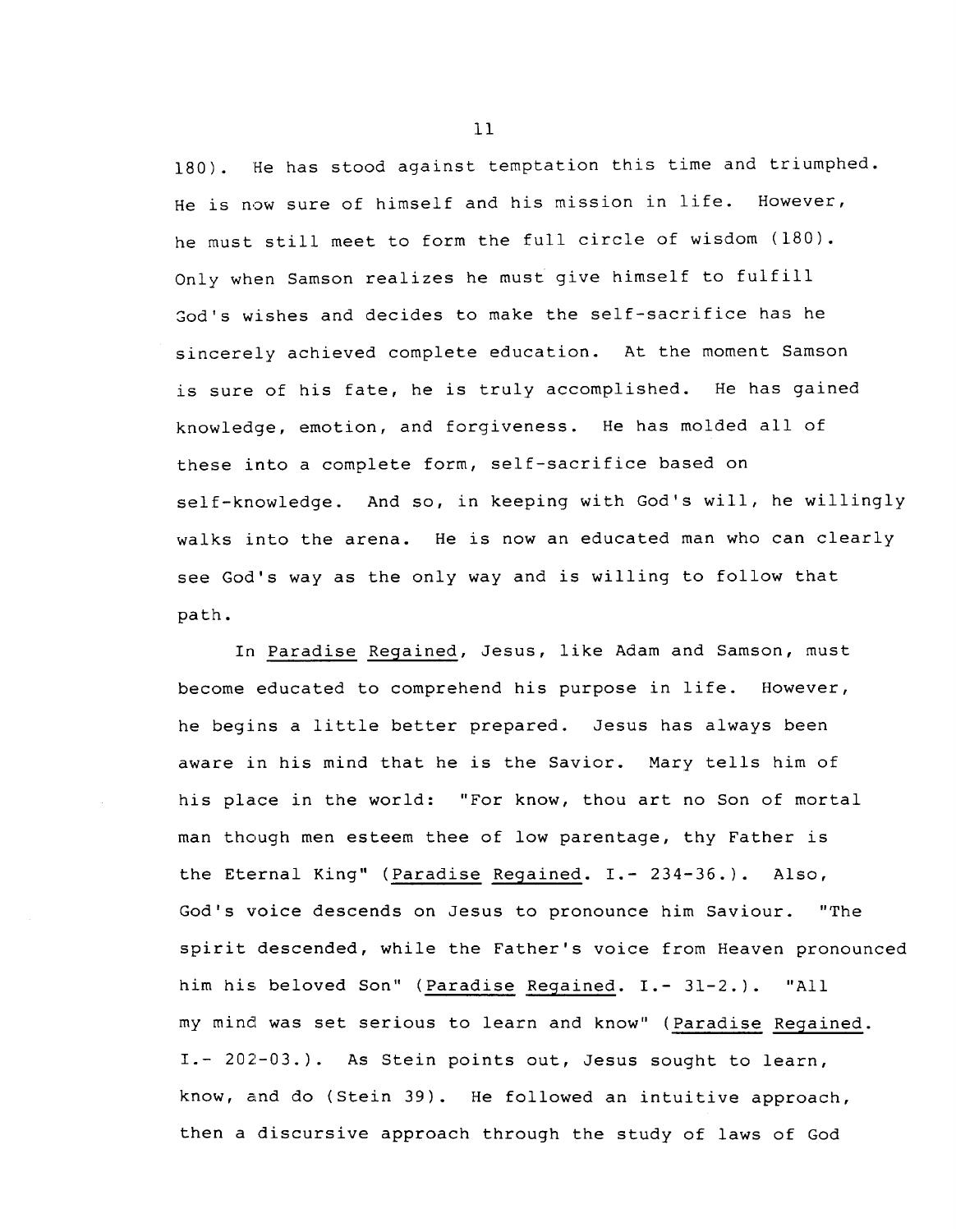to verify the intuitions he experienced (39). Jesus had a normal human curiosity about his history and job in this world ( 203) .

Although he shares this with Adam and Samson, Jesus possessed one important characteristic, preparation. He knew he was to be educated and began to read and learn early on. But, Jesus has a different type of knowledge available to him (Jordan 265). For this reason, the intellectual education of his mind is almost fully developed by reading before he meets with any other adversity. The growth of this knowledge begins with the study of law (265). "The Law of God I read, and found it sweet, made it my whole delight" (Paradise Regained. I. - 207-08.). "I went into the Temple, there to hear the Teachers of our law, and to propose what might improve my knowledge or their own" (Paradise Regained. I. - 211-13.). Jesus has already augmented historical knowledge with divine intuition (Jordan 266). There is very little he has left to learn when he enters the wilderness (266). "And now by some strong motion I am led into this Wilderness, to what intent I learn not yet: perhaps I need not know; for what concerns my knowledge God reveals" (Paradise Regained. I. - 290-93.). This transition to a new order of knowledge develops Jesus' reception to God and meditation. All he is unsure about at this point is why he is drawn into the wilderness, but he trusts the answer to revealed knowledge (Jordan 266). For forty days he wanders and finds knowledge within which will help him defeat the curious one, Satan. Jesus' mind,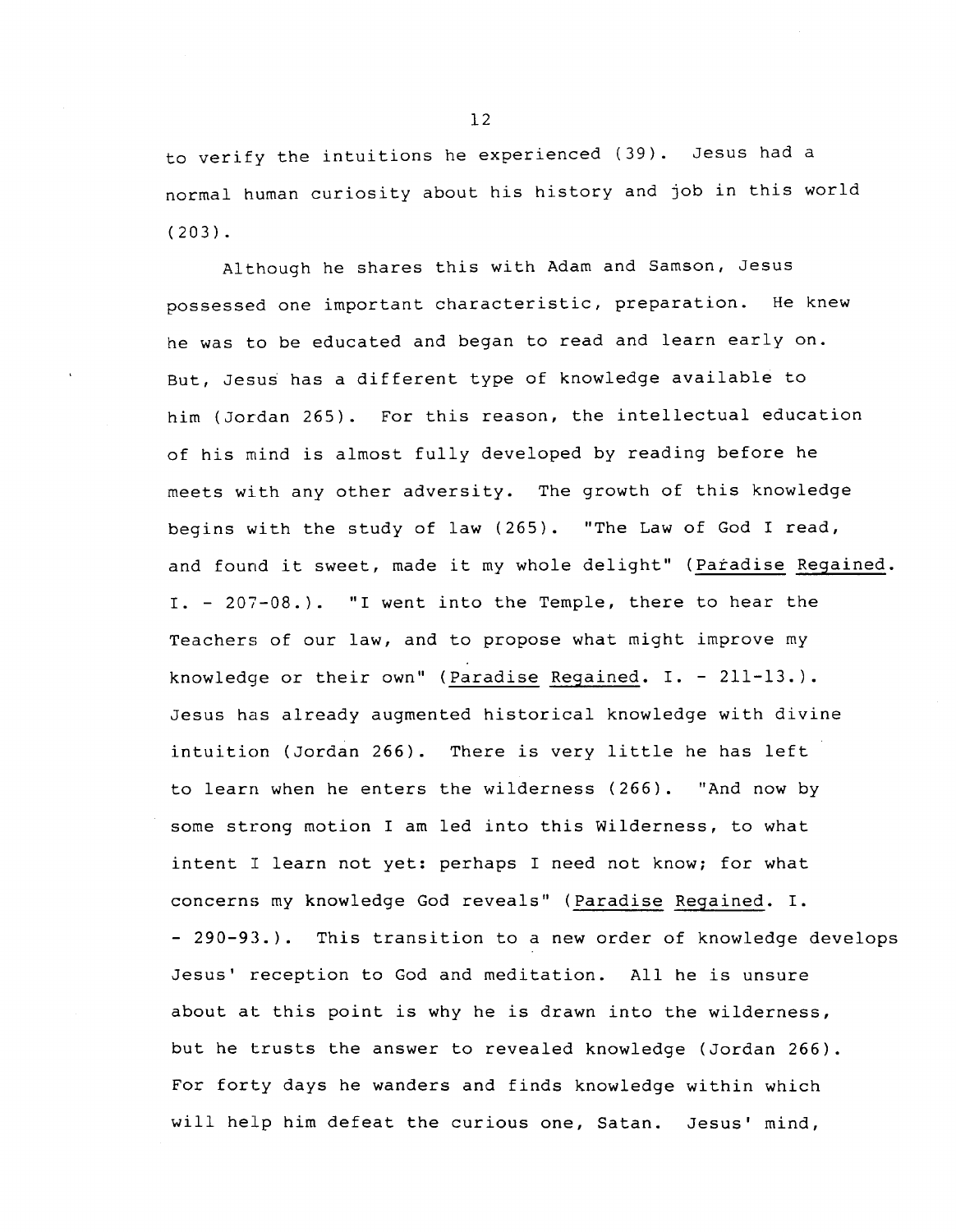after meditation, is fully knowledgeable, and he effectively outsmarts Satan at every witty turn. Using his knowledge of Scripture, Jesus' mind expands to encompass internal knowledge through meditation and leads him to matters of the heart.

Jesus' knowledge of the heart has been addressed by the intuitive side before, in orientation matters both human and social (Stein 40). He has before linked his mind full of knowledge to what that may mean to his purpose and those around him. Jesus' heart is active already in many ways. He trusts because he has no reason to doubt his family or Heavenly Father. Neither Mary nor Scripture has let him down before. Jesus' heart is led by the scripture which is the pathway to God. Thus, when Jesus allows the scripture to guide him, he also allows God to guide him. This allowance is the perfection of the heart. Jesus' ability to fully trust himself to God is the peak of fulfillment for the heart. Jesus' heart is ready for any temptation because he has learned that trusting God is the only way.

The soul of Jesus is his original intuition supported by the fuller understanding of discipline, reason, intellectual and emotional experience offered by his mind and heart (40). Jesus' inner potential may be realized by coupling prior knowledge with inspiration (40). His soul is ready to realize this potential, and he believes in God and has extreme faith in the words of God. And, Jesus' soul has one important characteristic that Samson and Adam lack. Jesus' soul realizes that Satan and sin are dangers to avoid. Unlike Adam and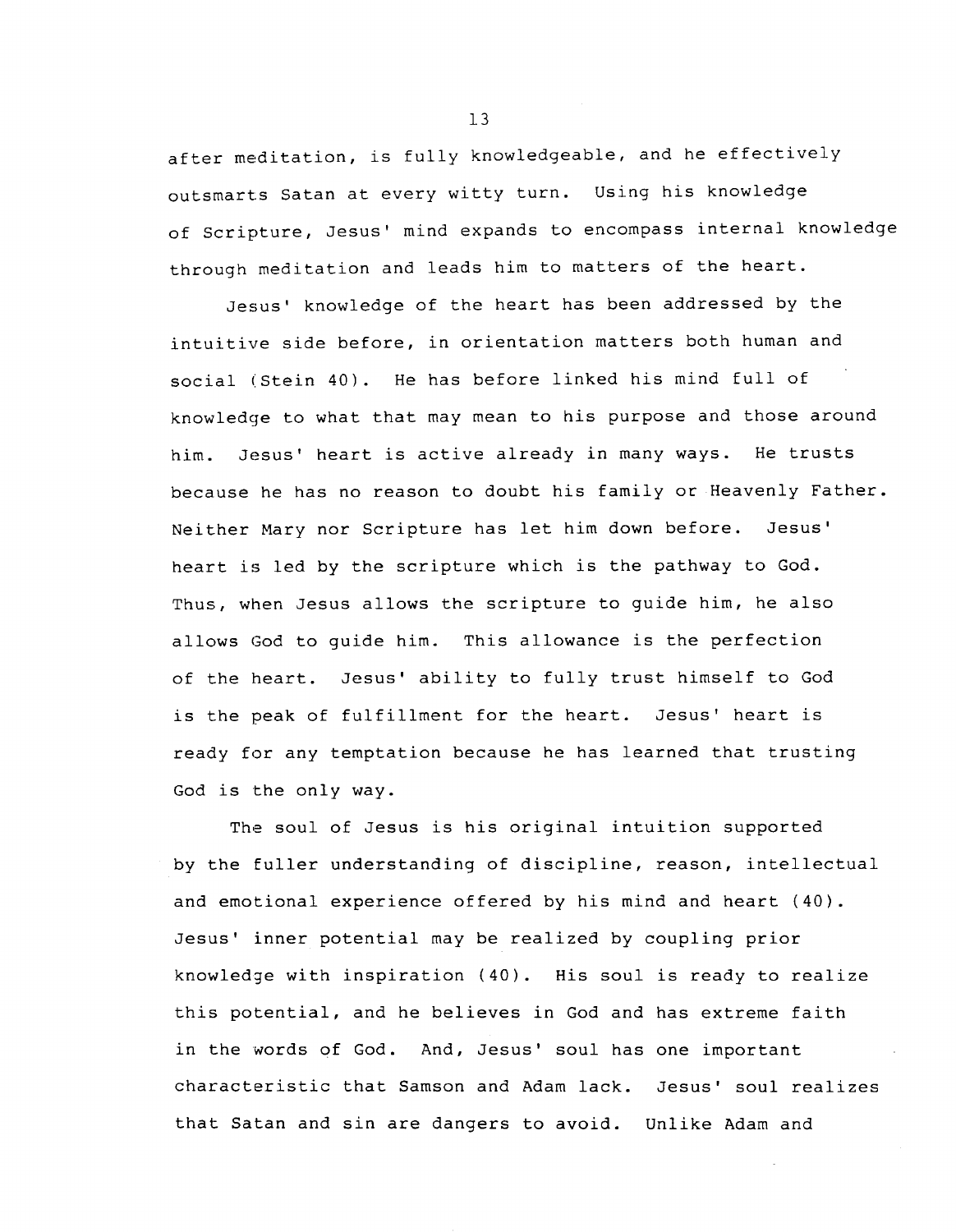Samson, Jesus does not allow his knowledge to make him vain. He realizes he always needs God more than any kind of knowledge. This realization is the height of self-knowledge for Jesus who then moves on to perceiving God's plan for his life.

Jesus learns the mystery of His role in God's plan through intuition, his mother, the study of Scripture and all knowledge, and meditation (203). Using all of these instruments, Jesus must think his way back to original creation (203). He does this throughout the entire temptation sequence. His mind plays the part of outwitter who uses language and scripture to defeat Satan. His heart triumphs in the belief of that scripture. And, his soul, through the knowledge of mind and heart, finds itself growing and becoming knowledgeable about its potential. All of this knowledge leads Jesus to the one thing he needed to comprehend more fully, his divinity. When Jesus realizes that he is God and proclaims himself such, he is fully educated and ready to realize God's plan for his life: "Tempt not the Lord thy God; he said and stood" (Paradise Regained. IV. - 561.). This proclamation identifies Jesus as God to Satan and himself. Now, as God, Jesus can realize his full potential through the self-knowledge which has revealed God within him. Jesus' own education of mind and heart allow for a fuller education of his soul, which is the soul of God.

All of these men -- Adam, Samson, and Jesus -- share the common struggle to find God. Although driven by different actions and consequences, all three use knowledge in an attempt to find God. But, knowledge in one area does not constitute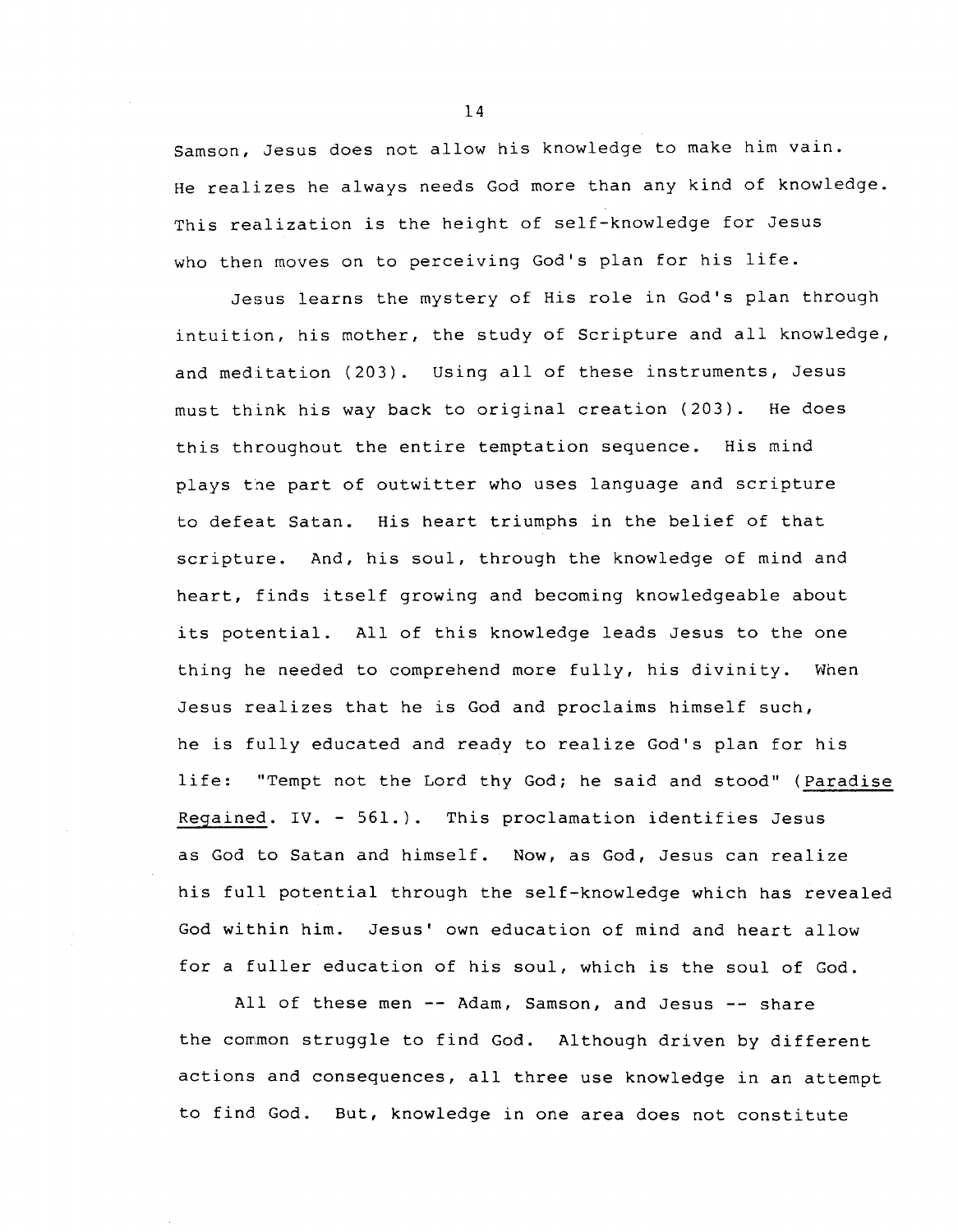knowing; it only provides a step up to the next level of knowing. Each level of knowing builds on the last to construct a framework of knowledge on which will hopefully rest the knowledge of God. The education of the mind provides the scholarly background of facts which opens the mind up to new ideas. It is the intellectual and reasoning faction of the man which pushes him to learn all he can about his past in an effort to control the future. The heart is the emotion linked to the intellect which serves as guide for the wandering student. The heart is focused on relations with other people and a necessary trust in God and his law. And, the soul serves as the spiritual bridge between man and God. The soul is the last guide on this tour of knowledge, and it brings man closer to God than any of the others. Grace for the soul is the final bridge of understanding between self and God. Each of these taken individually will not result in the knowledge of God, only in one part of a man. A merger between all three brings forth new knowledge which helps one to know oneself. And, within this knowledge rests the knowledge of God. As creatures of God, it is necessary to know oneself to subsequently know God. Through these processes, three characters, creatures of God, learn all about themselves and discover a deeper understanding and appreciation of God. Their self-knowledge leads to a knowledge of God.